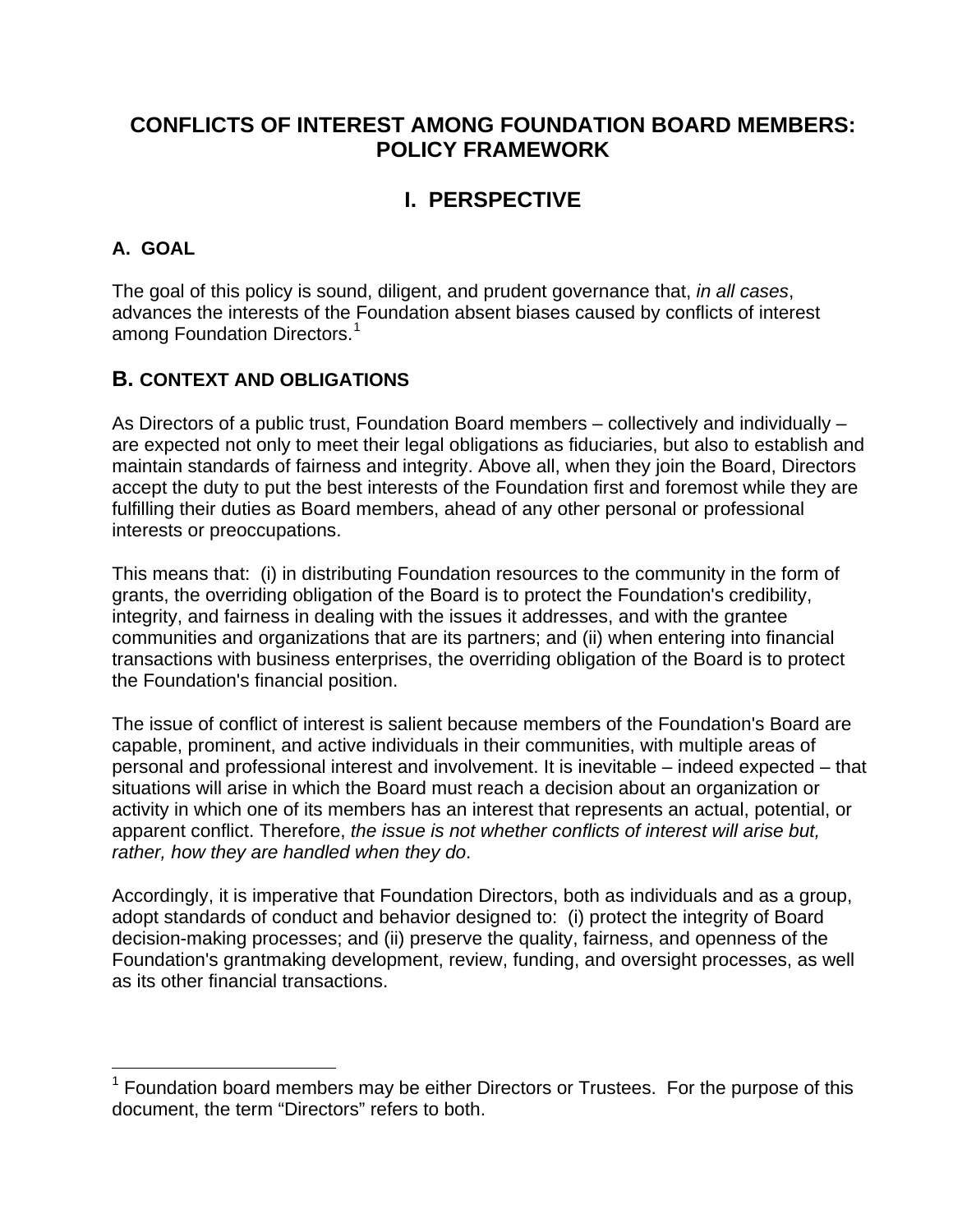#### **C. THREATS**

Threats to the goal of effective Foundation governance include anything that gets in the way of the duty of Directors to put the Foundation's interests first, as they fulfill their obligations as Board members. Principal among these threats are those having to do with self-interest or divided loyalties.

**Financial Self Interest.** Money changes everything! The most obvious and pervasive conflicts of interest come about as the result of the possibility that a decision may benefit a Director or a close relative financially by: (i) steering Foundation business to a vendor or professional practice (e.g., law office, accounting firm) in which the Director or close relative has a financial interest; (ii) steering grants to a non-profit organization in which the Director or close relative is a board member, employee, or volunteer; or (iii) supporting a business transaction (e.g., purchase of real estate) from which the Director or close relative stands to benefit financially

**Personal or Professional Self Interest.** Beyond financial self-interest are a number of less obvious but perhaps more insidious threats to the goal of effective governance by Foundation Directors. For example: (i) professional insecurity or conceit may reduce a Director's effectiveness through his/her need always to be right and to dominate all conversations, and through an inability to serve as *one* member of a governing Board that, to be effective, must work as a team; (ii) personal beliefs and agendas may lead a Director to become perceived by other Board members as a "*one-note Johnny*," i.e., a strong advocate for particular issues, population groups (e.g., racial or ethnic minorities, social or economic classes, age cohorts), or geographic areas to the exclusion of all others; and (iii) loyalty to friends and colleagues – or, conversely, personal animosities – may bias a Director's views of certain issues, programmatic strategies, programs, or organizations.

**Divided Loyalties.** Divided loyalty refers, primarily, to a conflict between a Director's duty to the Foundation and his/her loyalty to another organization. In fulfilling their obligations to the Foundation, Directors must be diligent about not allowing their relationship (or that of a close relative) with their home organization or another organization with which they have an interest – financial or otherwise – to bias their input to Board deliberations or decisions.

## **II. POLICY FRAMEWORK**

**Principles.** It is inevitable that the Foundation will have to decide how best to handle decisions about issues in which one of its Directors – or a close relative or professional associate – has an "outside" interest that represents an actual or apparent conflict with his/her obligations to the Foundation. The challenge is to prevent as many conflicts as possible but, when they occur, to manage them firmly and consistently.

The following represents a set of principles that, if adhered to, can reduce the threats posed by conflicts of interest to the goal of sound, diligent, and prudent governance: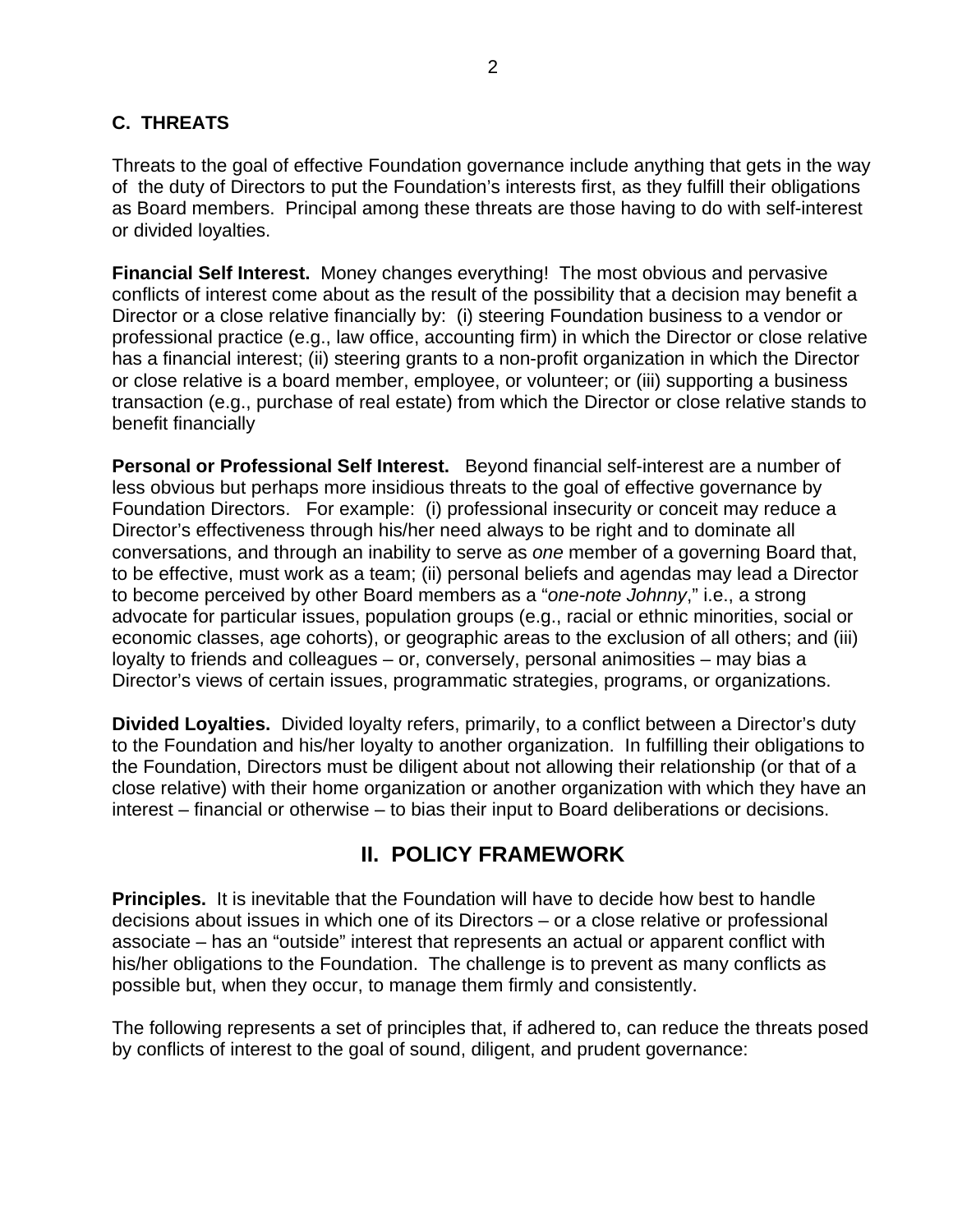- *Obligation.* While fulfilling their duties as Board members, Directors are obligated to put the best interests of the Foundation first and foremost, ahead of any other personal or professional interests or institutional loyalties.
- *Objectivity.* Effective governance requires focused, clear thinking, unimpeded by concern for one's own interests, or those of other individuals or institutions.
- *Threat.* Conflicts of interest whether actual or apparent are real, ubiquitous, and potentially a threat to a Director's effectiveness and the Foundation's success.
- *Policy Imperative.* Potential and actual conflicts of interest among Directors can best be prevented and managed by the development of, and strict adherence to, a clear, explicit, and consistent policy.
- *Awareness.* It is the responsibility of each Director, and the Board as a whole, to be vigilant and sensitive about situations that represent actual or apparent conflicts between their obligations to the Foundation and other personal or professional interests, agendas, or organizational loyalties.
- *Disclosure* When a Director identifies a conflict, it should be disclosed well in advance of any discussion or action in which the conflict is a factor (for example, by submitting an annual disclosure form), and *again* at the time of the discussion or action.
- *Recusal* A Director for whom an issue being discussed by the Board or Board committee represents a real, apparent, or potential conflict of interest should leave the room while the issue is being discussed and action taken. *Conflicted Directors must not attempt to influence a decision process nor be present when decisions are being contemplated or made.*
- *Confidentiality.* All discussions, decisions, actions, and documents related a Director's role as a member of the Board are to be treated with strict confidentiality. What happens in the Board room stays in the Board room.

**Policy.** It is the policy of the Foundation to maximize the degree to which the decisions made and actions taken by members of the Board of Directors are free from biases caused by conflicts between Directors' duty to the Foundation and: (i) financial self interest; (ii) loyalty to another organization; (iii) competing personal or professional agendas; or (iv) personal or professional relationships.

It is the responsibility of Board members to be vigilant and sensitive about situations that represent actual, potential, or apparent conflicts of interest. This means, at a minimum:

• Annually completing a conflict of interest disclosure form describing all situations and affiliations that represent actual, potential, or apparent conflicts of interest;